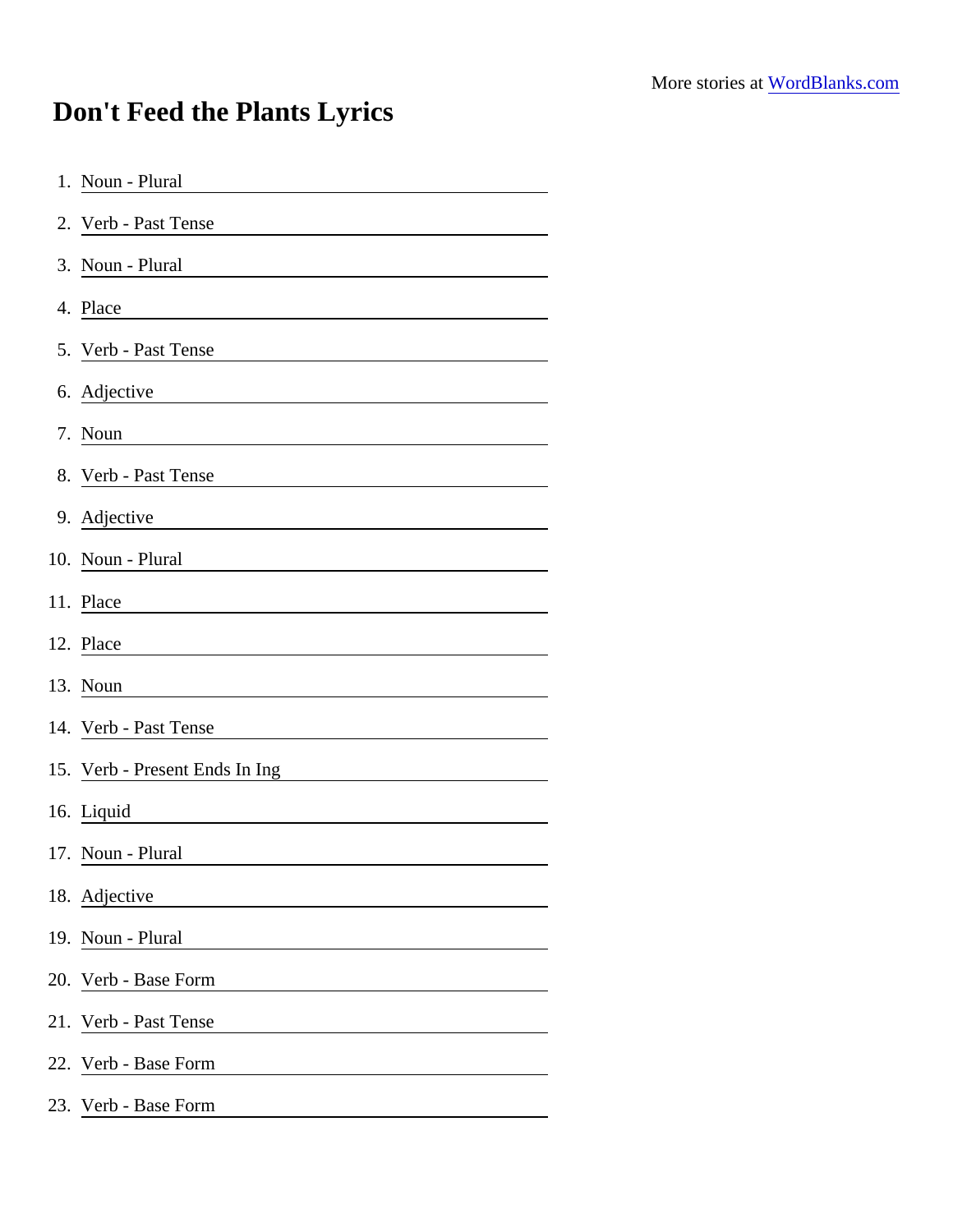| 24. Adverb                     |
|--------------------------------|
| 25. Verb - Base Form           |
| 26. Place                      |
| 27. Place                      |
| 28. Place                      |
| 29. Noun                       |
| 30. Noun                       |
| 31. Noun                       |
| 32. Verb - Base Form           |
| 33. Noun - Plural              |
| 34. Adjective                  |
| 35. Noun - Plural              |
| 36. Adjective                  |
| 37. Noun - Plural              |
| 38. Name                       |
| 39. Number                     |
| 40. Verb - Base Form           |
| 41. Noun                       |
| 42. Verb - Base Form           |
| 43. Verb - Base Form           |
| 44. Verb - Present Ends In Ing |
| 45. Noun                       |
| 46. Noun - Plural              |
| 47. Verb - Base Form           |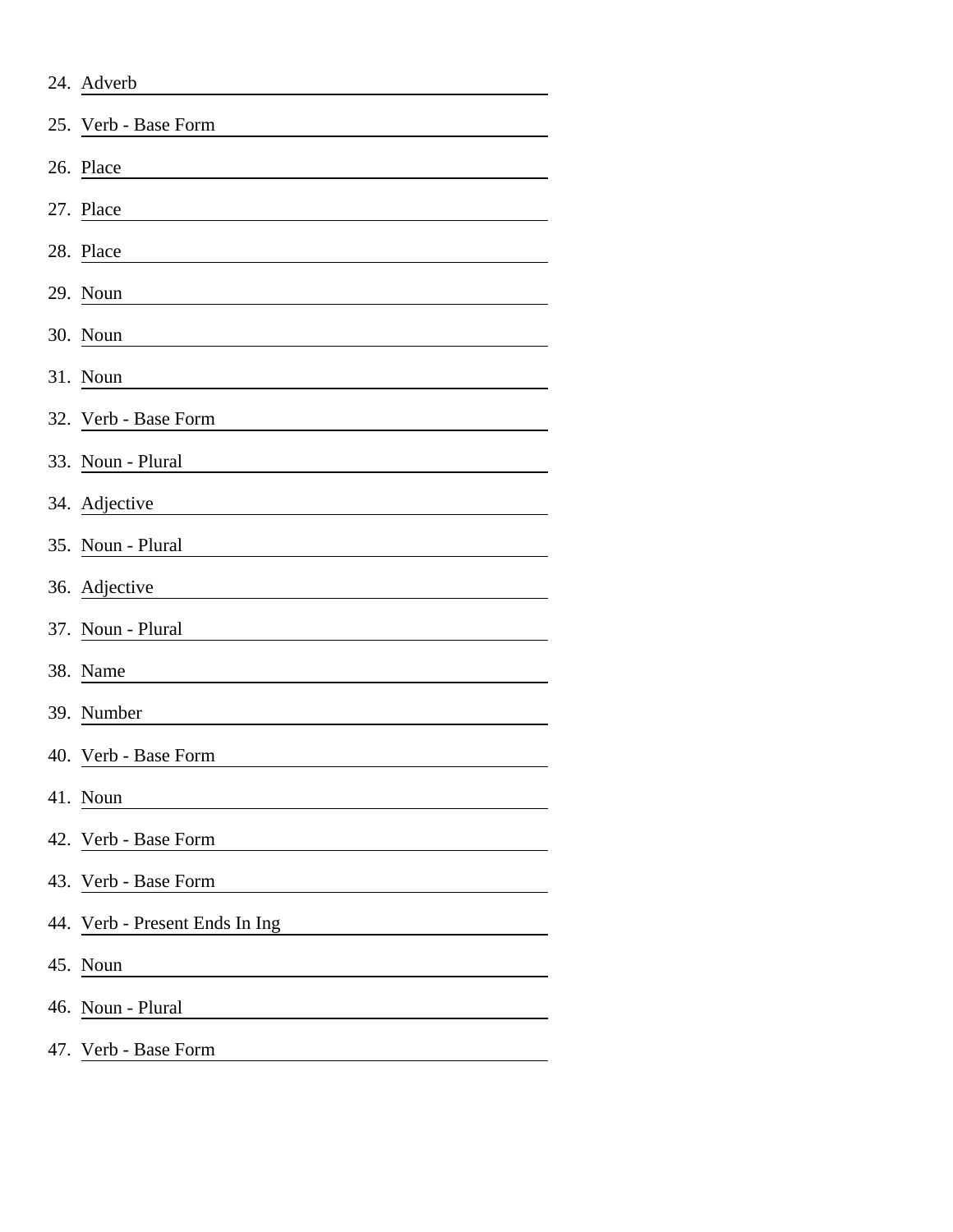## **Don't Feed the Plants Lyrics**

| <b>Subsequent to the Moun-Plural you have just</b> Verb-Past Tense                                                   |  |
|----------------------------------------------------------------------------------------------------------------------|--|
| Similar Noun-Plural in cities across Place .                                                                         |  |
| <b>Events which</b> Verb - Past Tense <b>a</b> Adjective Moun Noun                                                   |  |
| To the ones you have just seen- began occurring                                                                      |  |
|                                                                                                                      |  |
| Subsequent to the events you have just Verb - Past Tense                                                             |  |
| Adjective Moun-Plural from Place to Place                                                                            |  |
| Made the <u>soun</u> of a new breed of flytrap                                                                       |  |
| And got Verb - Past Tense into Verb - Present ends in ING it Liquid                                                  |  |
|                                                                                                                      |  |
| Thus the Noun-Plural worked their Adjective will,                                                                    |  |
| Finding Noun-Plural who would Verb-Base Form their fill                                                              |  |
| <b>and the plants</b> $\qquad$ Verb - Past Tense $\qquad$ <b>to</b> $\qquad$ Verb - Base Form $\qquad \qquad \ldots$ |  |
| and Verb - Base Form                                                                                                 |  |
| And begin what they came here to do,                                                                                 |  |
| Which was ______________________ to                                                                                  |  |
| Verb - Base Form Place                                                                                               |  |
| and Des Moines!                                                                                                      |  |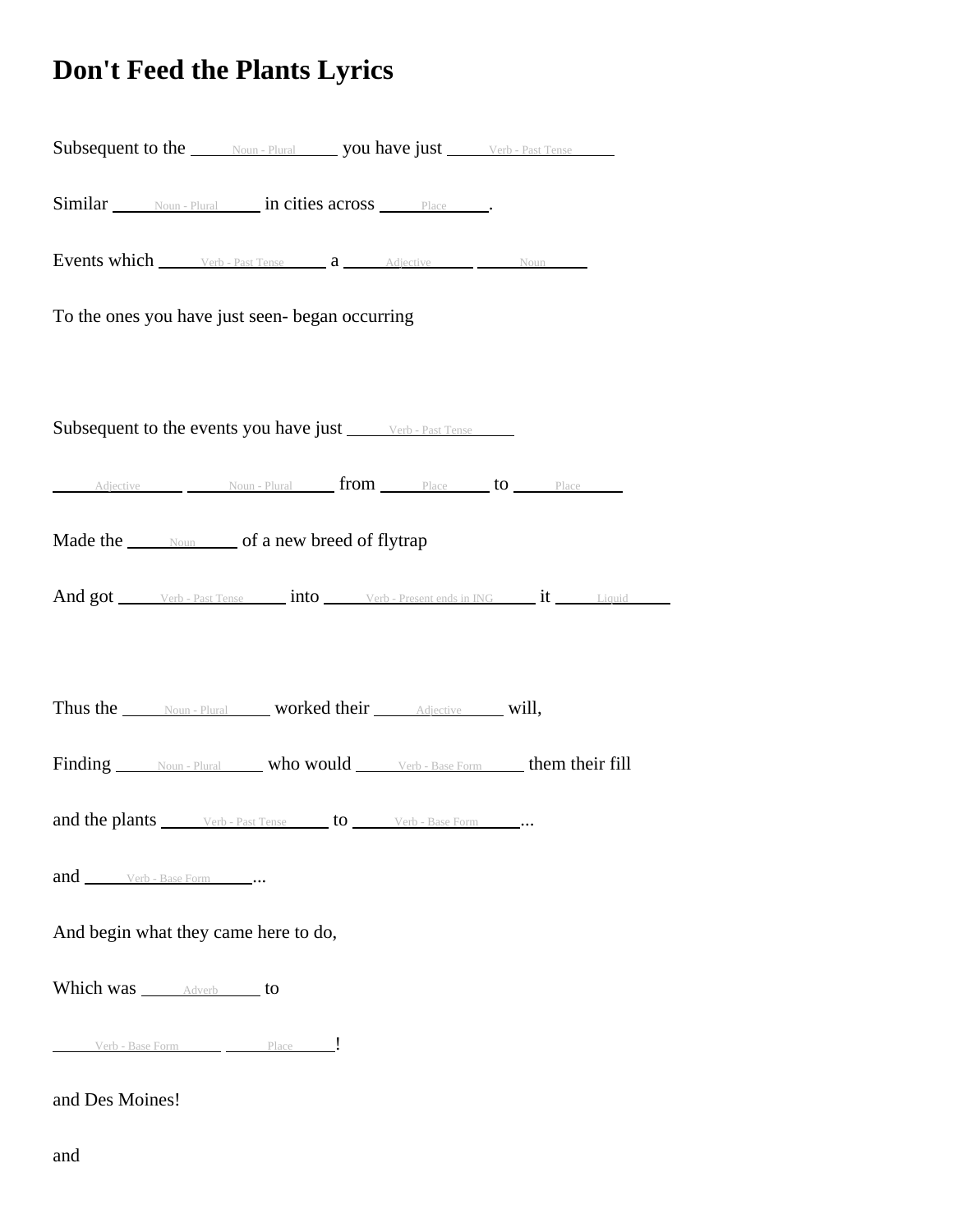| Place                                                                     |
|---------------------------------------------------------------------------|
| and New York!                                                             |
| And Place                                                                 |
|                                                                           |
| They may offer you Noun and Noun                                          |
| Love and money and instant $\frac{N_{\text{OUB}}}{N_{\text{OUB}}}$        |
| But whatever they offer you                                               |
|                                                                           |
| They may offer you lots of <u>Adjective Moun - Plural</u>                 |
| Adjective Moun-Plural in Beverly Hills                                    |
| But whatever they offer you                                               |
| Don't feed the plants!                                                    |
|                                                                           |
| Look out! Here comes _____ Name _____ _____ Number _____!                 |
| Look out! Here I come for you                                             |
|                                                                           |
| Verb - Base Form _______ your hat and hang onto your ______ Noun ______ ! |
| Something's coming to <i>verb</i> - Base Form <b>here</b> world whole!    |
| If we ______ Verb - Base Form _______ it, we still got a chance           |

But